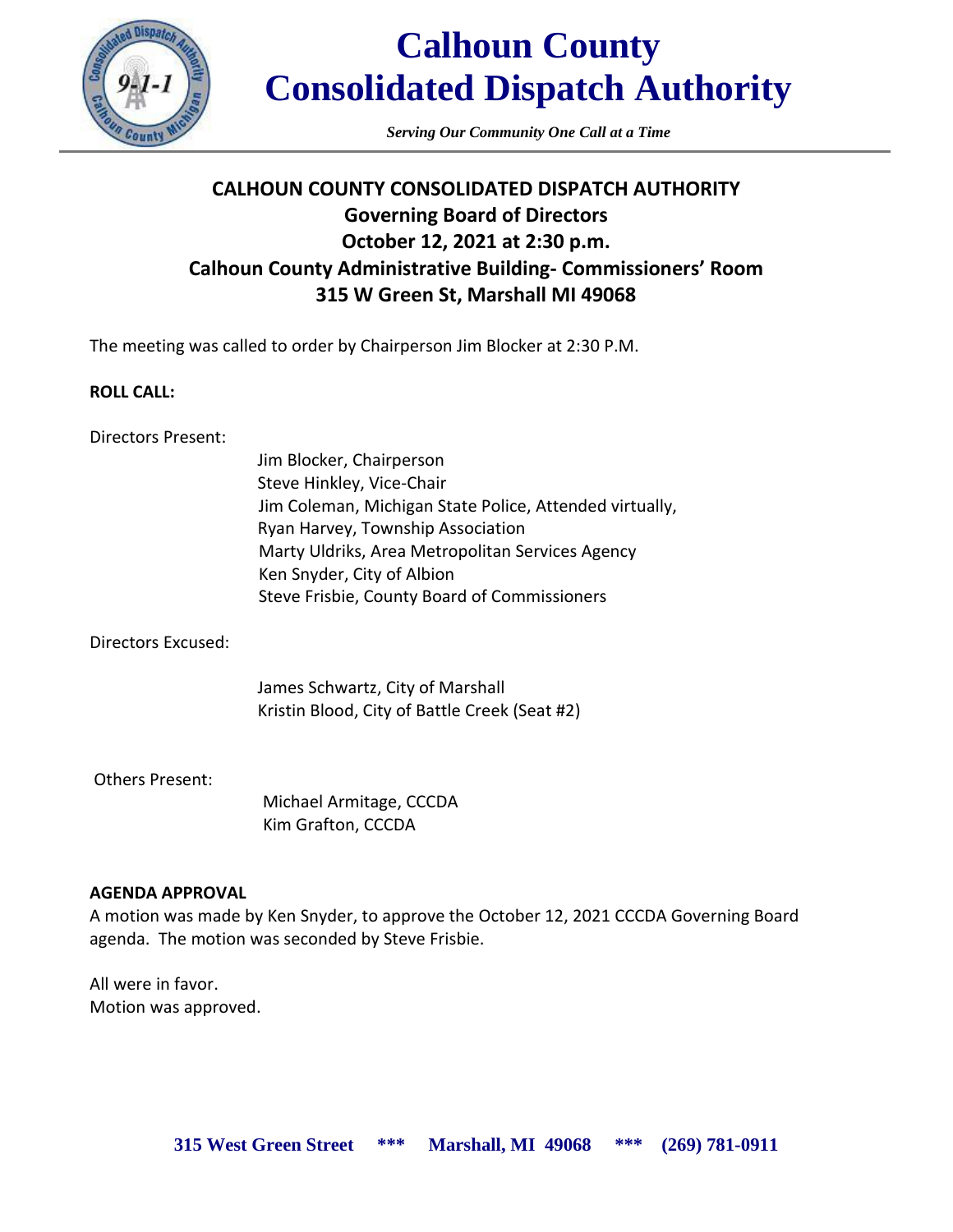

*Serving Our Community One Call at a Time*

# **MEETING MINUTES**

A motion was made by Ryan Harvey to accept the September 14, 2021 CCCDA Governing Board minutes. The motion was seconded by Marty Uldriks.

All were in favor. Motion was approved.

#### **PUBLIC COMMENT**

No public comment was provided.

#### **CONSENT AGENDA**

The following items were listed on the Board's consent agenda:

- 1. Excuse Absent Board Members
- 2. Check Register and Travel Reimbursement
- 3. Year-to-Date Budget Performance Reports
- 4. 2021 Year-to-Date Statistics
- 5. Quality Assurance Reports
- 6. General Correspondence

A motion was made by Steve Frisbie to approve the September 14, 2021 Consent Agenda. The motion was seconded by Ryan Harvey.

All were in favor. Motion was approved.

#### **EXECUTIVE DIRECTOR'S REPORT**

- 1. Number of Calls-16,000 calls answered this month.
- 2. Connectivity Issues- Short term issues have been resolved. Long term fix is to move to a new server, which will take place in November.
- 3. Pennfield Tower Site- This site has had a lot of issues over the last few months. There has been a lot of damage due to storms. Tree clearing will be scheduled. A spare generator will be moved. There was loss of the UPS system and an insurance claim will be made.
- 4. Employee- One employee completed the training program. One employee moved from part time to full time. And panel interviews are scheduled.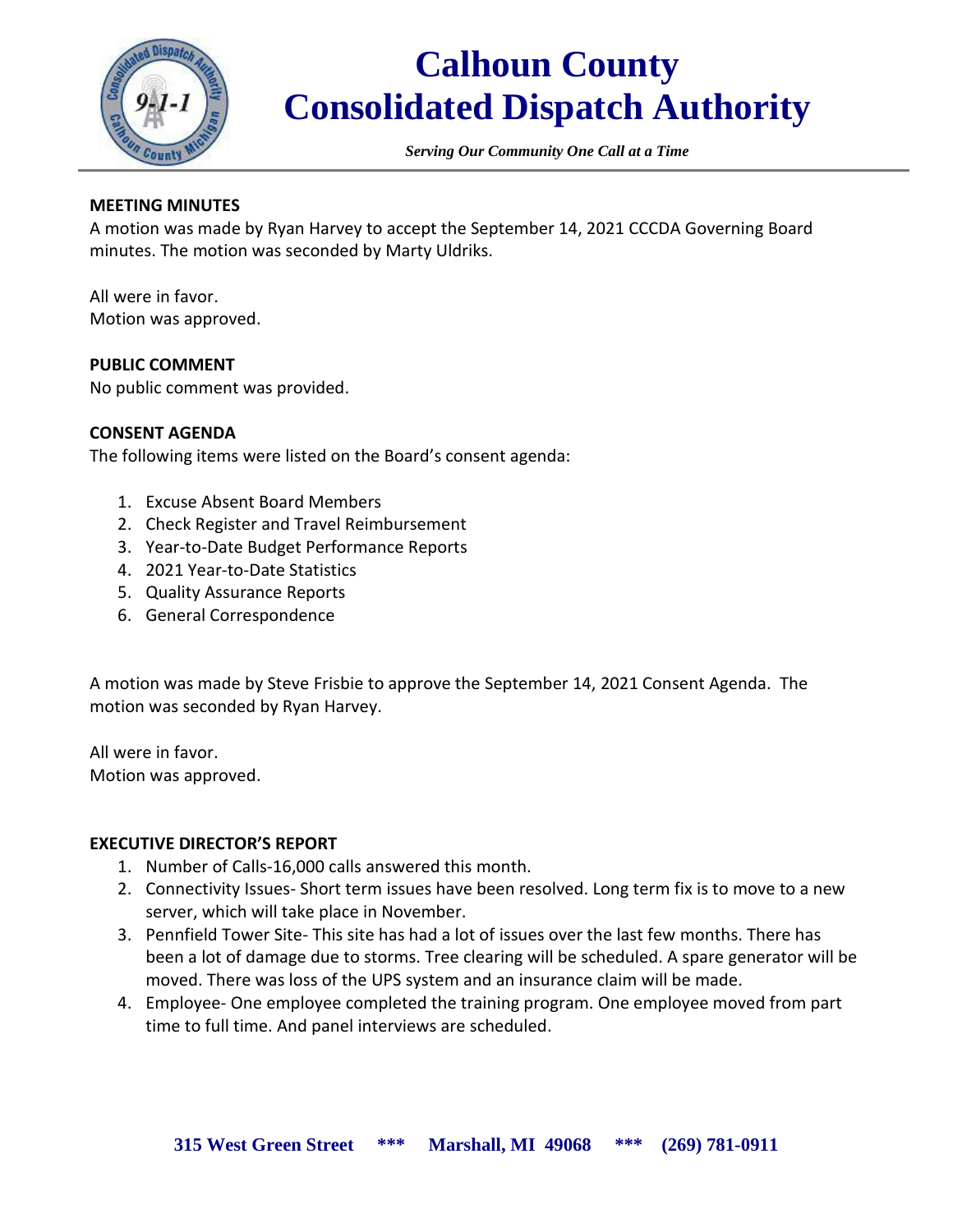

*Serving Our Community One Call at a Time*

### **OLD BUSINESS-** None

#### **NEW BUSINESS**

1. Strategic Plan/ Funding Timeline- It is necessary to look at possible ballot language and timelines for future funding. Look ahead at long term 8-10 year plan. MERS is also an ongoing projected funding issue. A possible solution is to look at the 95% funded pension fund spread out over a longer period of time. Bonding 1.3 million dollars could be another option. The bond option is a better option as it would start earning interest immediately. The payment would be \$150,000-\$180,000/ year payment for eight to ten years.

A brief discussion took place regarding how the bond would come about and other options possible for funding and what the challenges might be with those options. Michael Armitage asked for a motion from the board to move forward in funding discover.

A motion was made by Steve Frisbie to allow Michael Armitage to authorize to continue gathering information to continue. The motion was seconded by Steve Hinkley.

All were in favor. The motion passed.

2. Rave Mobile Safety Agreement- It is the recommendation of Michael Armitage to rejoin and budget for the continued use of Smart 911. There have been a couple of cases in this county where the information made available by Smart 911 made a difference in saving lives. Rave Panic Button also integrates with Smart 911. Rapid SOS integrates as well. Rapid SOS helps to directly pinpoint where the caller is. This feature alone makes it a worth while purchase.

A question was raised by Marty Uldriks if the previous points of concerns from citizens have been properly addressed. Michael Armitage stated it is a matter of public education. Marty Uldriks asked what the success rate was in Eaton County. Michael Armitage unsure of exact number but stated that there was a high sign up rate. Ken Snyder asked how soon it would be available for use. Michael Armitage clarified that our previous usage had not been cut off and we would not have a gap in service. A motion was made by Ken Snyder to purchase the usage agreement for Rave Mobile Safety. The motion was seconded by Steve Frisbie.

All were in favor.

The motion passed.

3. Resolution 2021-001 Supporting HB5026: Michael Armitage gave a brief history of